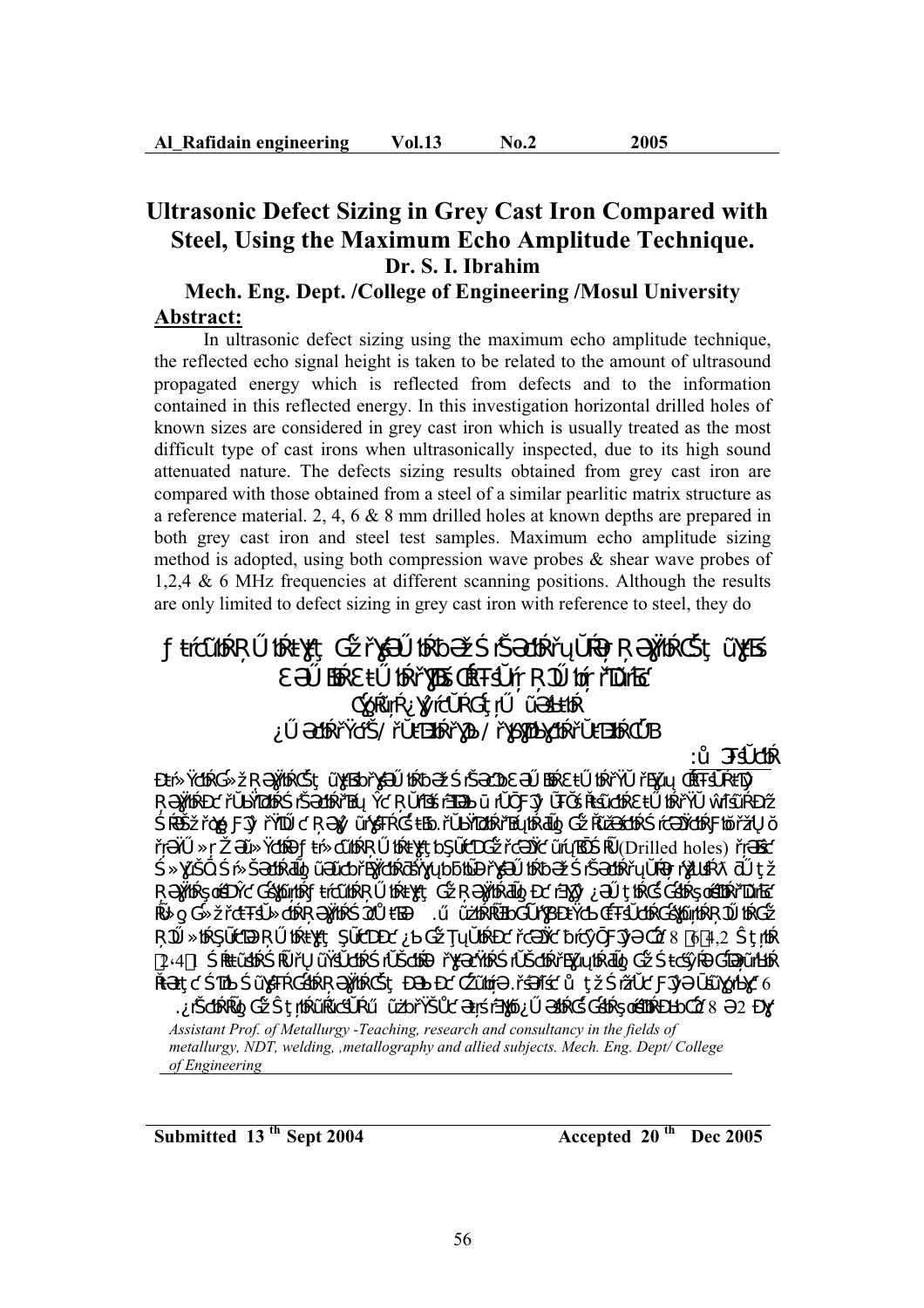#### **Introduction**

Through the years, the majority of ultrasonic applications have been successfully directed towards detection and location of defects in cast & wrought metal parts, in addition to welded, brazed & bonded joints. It is now becoming necessary to non-destructively measure such properties as the size, shape & orientation of defects i.e. defect characterisation [1].

Ultrasonic waves are one of the few forms of energy that can penetrate deep into the material to detect almost any type of defects and make useful estimate of defect size. Further more, these waves are relatively easy to use and has long been known to contain considerable and useful amount of information about the geometry & nature of defects [1,2]. Unfortunately this valuable inspection technique has been found unsuitable for material such as grey cast iron, which is known to be treated as highly attenuated material to ultrasonic waves due to its heterogeneous structure of composite nature [3,4]. i.e. In grey cast iron, the continuity of the metallic matrix is interrupted by infinite discontinuities of the non-metallic matrix component which is the graphite flakes. The graphite flakes having a caustic impedance (acoustic velocity  $\times$  density) very much lower than that of the immediate metallic surroundings. As a consequent the graphite develop an interface "micro crack" having strong scattering effect on the ultrasonic wave characteristics, when this takes place, ultrasonic beam may be distorted  $\&$  skewed away from the forward direction.[5,6,7] The consequent loss in signal strength (low .echo amplitude response) with high noise level i.e. low signal/noise ratio could lead to possible needless rejection of other-wise acceptable and in some case masking quite high severity defects and restricting wave penetration.[8,9]

In view of the complexities out lined above, when ultrasonic inspection of grey cast iron is involved. There is still however, another positive side to the problem, where there is a considerable amount of useful information contained in the reflected signals from defects existing in grey cast iron which could be enhanced, if the right choice of inspection technique is used, i.e. choosing the most effective testing frequency, probe angle (shear wave) & scanning position.[10] The effectiveness of some of these parameters is experimentally investigated in this article, with a proper interpretation of defects echo signals. This hopefully will assist in yielding some of those structural parameters which have direct influence on grey cast iron ultrasonic inspection in general and defects sizing in particular.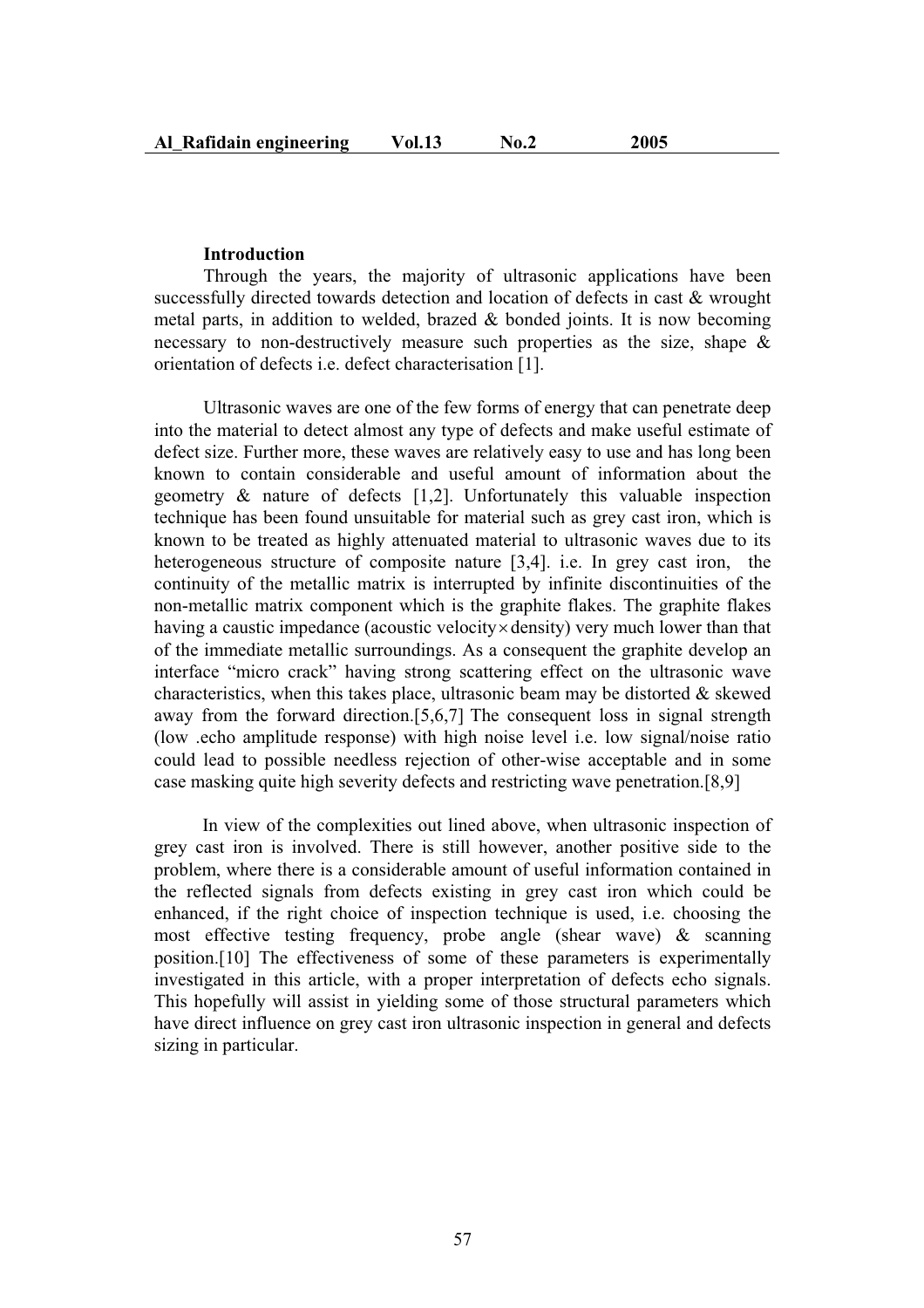### **Materials and Experimental Techniques**

#### **Materials**

The materials involved in this research work, cover both plain-carbon steel and grey cast iron which have been carefully chosen. This is in order to have pearlitic matrix (more than 90% pearlite), of similar pearlite grain size and pearlite lamination as illustrated in figure9, so that matrix structure influence on ultrasonic wave propagation can be minimised as much as possible or even eliminated. Hence leaving the graphite flakes being the major parameter which will have direct effect on ultrasonic defect sizing in grey cast iron, which is known to be highly attenuated matrix component to ultrasound waves due to the formation of strong reflection interface between graphite flakes and the matrix. Table 1 represents both steel and grey cast iron chemical compositions.

Table 1 Chemical analysis of the materials involved.

| Materials                                                             | Chemical composition (Weight percent) |  |  |  |  |  |                                                             |  |  |  |
|-----------------------------------------------------------------------|---------------------------------------|--|--|--|--|--|-------------------------------------------------------------|--|--|--|
|                                                                       |                                       |  |  |  |  |  | C Si Mn S P Ma Cr Mo Ni Cu V Fe                             |  |  |  |
| Steel                                                                 |                                       |  |  |  |  |  | 75 .30 .07 .003 .01 .-- .162 .016 .081 .37 .003 .01 .75 .75 |  |  |  |
| Grey cast iron   3.6 2.0 .32 .042 .03 --- --- --- --- --- --- --- bal |                                       |  |  |  |  |  |                                                             |  |  |  |

#### **Test samples preparation**

Two steel test samples and two grey cast iron test samples were machined and ground finished having  $90 \times 90 \times 15$  mm. dimensions. Four horizontal drilled holes as artificial (simulated) defects of 2, 4, 6 & 8 mm. diameters were carefully made at certain predetermined depths (locations) as scanning distance of 5, 10, 20 & 25 mm. in these test samples as illustrated in figure1. In the case of shear wave or angle probes scanning, the scanning distance depends on the probe angle used i.e.  $45^{\circ}$ ,  $60^{\circ}$ , or  $70^{\circ}$  probes, this is shown in figure2.

### **Metallographic Test**

Two suitable size specimens were cut from both steel  $\&$  grey cast iron samples for microscopic examination. These specimens were prepared using the usual method of grinding and polishing, then etched by *5%* Nital. The microstructures revealed pearlitic structure of similar grain size and similar pearlitic lamination coarseness with regular distributed medium size graphite flakes (type A) in grey cast iron specimen as shown in figure9, i.e. grey cast iron microstructure is characterised by graphite flakes dispersed through out pearlitic steel like structure.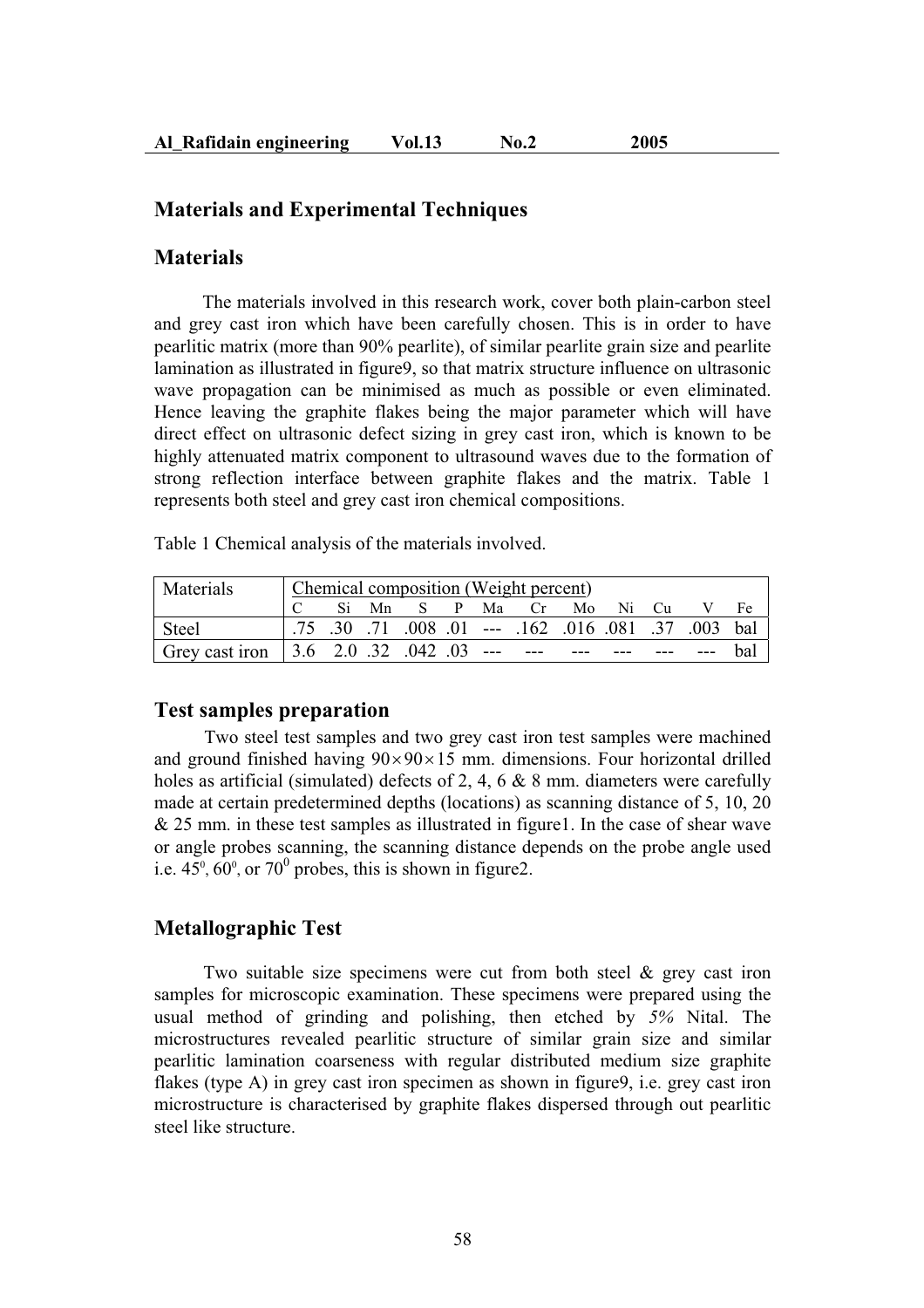#### **Ultrasonic Testing**

#### **Preliminary Test**

The maximum echo amplitude as defects sizing method is well documented, but to assess and evaluate this technique reliability and limitations when grey cast iron is involved, it was decided to carry out a number of preliminary tests. In addition, test sample's shape and dimensions could be established for both compression wave probes scanning and shear wave probes scanning. Suitable testing sensitivity level was also needed (No. of dB required to bring the maximum echo amplitude to a certain height on the oscilloscope screen), and 80% F.S.H **(** Full Screen Height ) was found adequate. This is important at this stage as suitable sensitivity level was necessary as there are a number of testing parameters, such as testing frequency, probe type, probe angle (shear wave), scanning technique and scanning position, which each alone have its own influence.

Two test samples of high carbon steel (pearlitic) and pearlitic grey cast iron of the same rectangular shape & dimensions were prepared and finished by machine grinding to  $20 \times 100 \times 150$  mm, dimensions. 2mm horizontal drilled holes as the minimum standard reference defects to be adopted were made which are located at the same depth in both samples. The preliminary tests covered both compression and shear wave scanning. From the preliminary results obtained, it was decided that the final testing samples dimensions are to be chosen accordingly as  $15\times90\times90$  mms. to allow for the 2mm. defect which is treated as the smallest defect size. 40mm.scanning distance was found to be the worse scanning distance condition for 2mm.hole when using  $70^{\circ}$  probe and 4 MHz testing frequency.

During this investigation a Kraut Kramer USM2 ultrasonic equipment and probes were used. Index points and probe angle were checked for all angle probes used and calibration was done using the V1-reference block, this is repeated every time probe angle or probe frequency is changed.

All probes were set to obtain the maximum defect echo amplitude height, the amplitude height was taken as the No. of dB required to bring the maximum defect echo height to 80% F.S.H .This echo height is taken as being proportional to the reflected energy received from the defect reflecting surface i.e. the maximum echo amplitude sizing technique.

The results obtained are graphically presented as illustrated in figures 3,4,5,6,7, & 8 which are to be discussed later.

This investigation can be considered as an attempt to study the feasibility of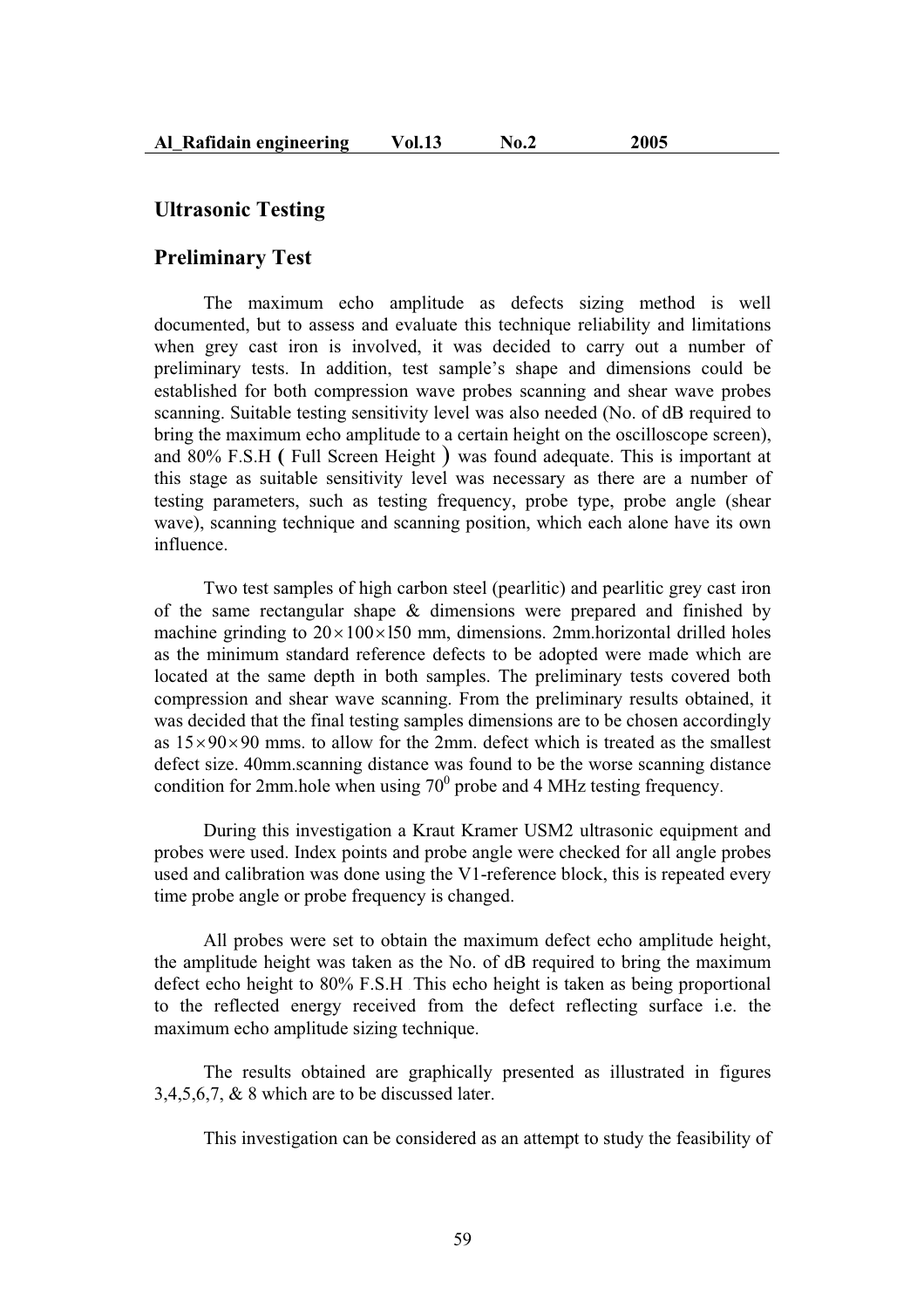| Al Rafidain engineering | <b>Vol.13</b> | No.2 | 2005 |
|-------------------------|---------------|------|------|
|-------------------------|---------------|------|------|

sizing artificial defects of known sizes in the form of horizontal side drilled holes in grey cast iron i.e. detectability and sizing of simulated defects in grey cast iron.

## **Results and Discussion**

The results obtained through the whole investigation, clearly indicate the difference in behavior between pearlitic steel and pearlitic grey cast iron towards ultrasonics, during simulated (artificial) defects sizing in the form of horizontal drilled holes. Although pearlitic steel is known to be relatively attenuated steel to ultrasound if compared with ferritic type steel. It has been found that high amount of pearlite in the matrix resulted in a higher attenuation of ultrasonic energy. Pearlite with its lameller mixture of ferrite & cementite could be considered as a discontinuous or inhomogeneous structure within the microscopic range, there upon scattering of sound wave could cause loss of a caustic energy [2]. This should also be true in case of pearlitic grey cast iron under study and sizing defects in less pearlite grey cast iron, should be easier consequently, smaller defects could be located and sized even at a deeper scanning distances.

Steel behavior towards ultrasonic inspection during this study appeared to have no real problem, due to its relatively high echo amplitude and low amplitude attenuation rate. Although ultrasonic testing variables (parameters) such as probe frequency, probe angle (shear), inspection technique i.e. whether compression or shear wave scanning and scanning distance do have there own influence and need to be taken into consideration, but not as serious as in the case of grey cast iron inspection.

The results in grey cast iron clearly demonstrate the direct influence of both testing frequency and scanning distance on defect sizing. Both echo amplitude height and amplitude attenuation are seriously affected by these two parameters. The results in figure3 and at particularly 6 MHz testing frequency, give clear warning to those involved in locating and sizing small defects (2mm. or smaller) in grey cast iron not to use high frequency probes, specially in grey cast iron castings of more than 20mm. thick using compression probes. The results of the 6 MHz frequency probes in figure3 also illustrate the short depth of penetration limitation of grey cast iron compared with those results obtained in steel.

High echo amplitude and low amplitude attenuation characteristics of the low frequency probes (2 MHz) are clearly indicated in figure3 for both steel and grey cast iron. This is appeared to be in agreement with the results obtained by Ibrahim [6[ using compression wave probes. In addition the results of figure3 show that, it is possible to differentiate between various size defects within the size range involved  $(2,4,6 \& .8 \text{ mm})$  in both steel and grey cast iron. The results in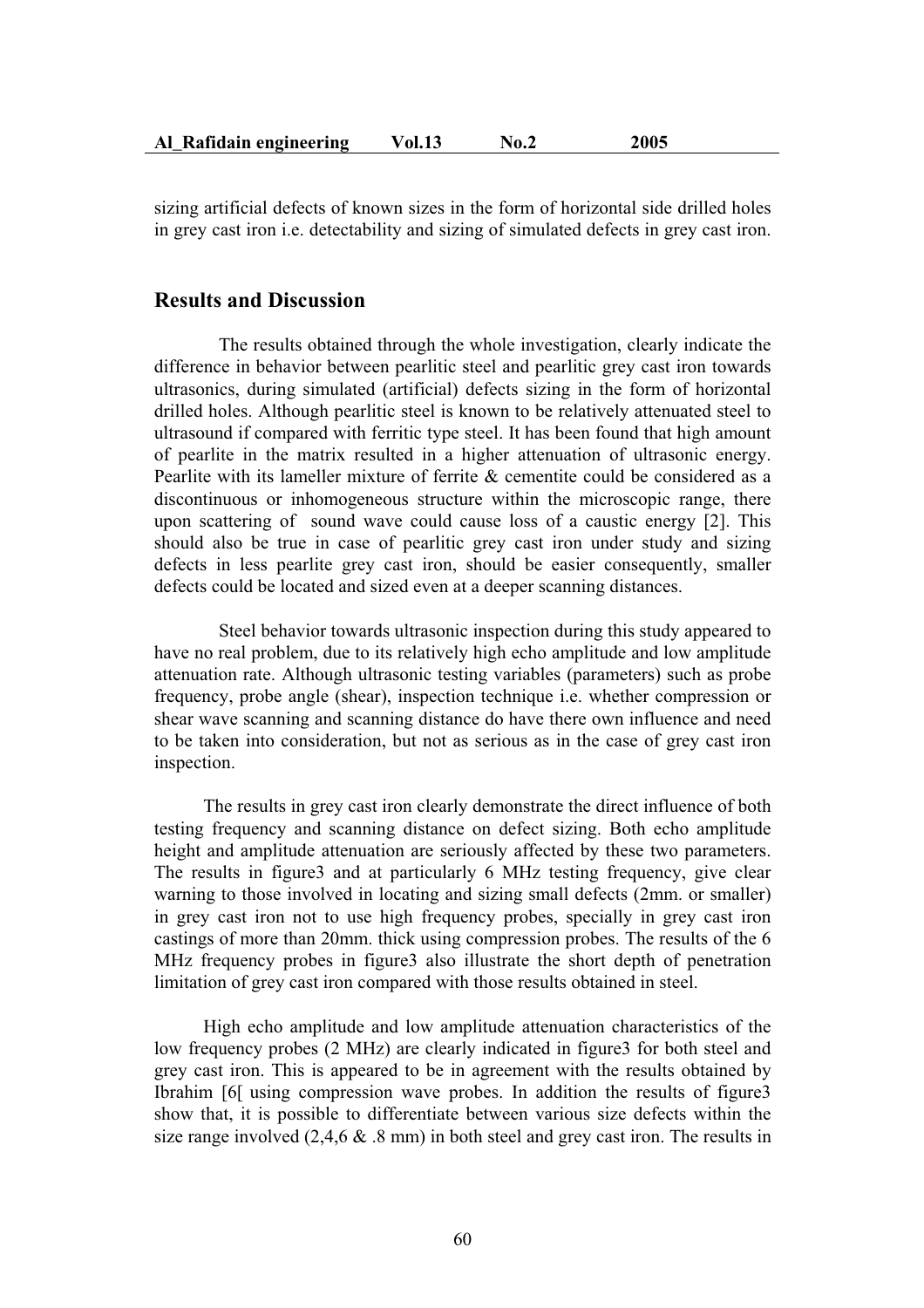| Al Rafidain engineering | Vol.13 | No.2 | 2005 |
|-------------------------|--------|------|------|
|-------------------------|--------|------|------|

figure3 also proved that this technique can differentiate between the above defect sizes specially in cast iron where much higher resolution is the characteristic of grey cast iron, at the expense of echo amplitude height losses , if compared with that in steel.

Figure4 demonstrates the possible simple approach to correlate defects size with their relative maximum echo amplitude height in dB. This figure clearly shows how the material factor have direct influence on defect sizing i.e. each material should have its own correlation defects sizing curve with specified testing frequency and scanning distance (casting thickness) other wise miss-leading and unreliable defects size estimation. Figure4 has been constructed for a specific scanning distance i.e. 10mm depth.

Figure5 demonstrates the direct influence of probe frequency on the defect sizing, this is clearly illustrated when small defects are involved.

A series of shear wave probes tests were carried out on sizing horizontal drilled holes 2, 4, 6 & 8 mm., which have already been sized by compression wave probes.

Their results are presented graphically in figure6. During angle probe (shear) sizing technique, both probe angle and testing frequency were varied with different scanning distance. These results encourage the use of  $45^{\circ}$  probe over both the  $60^{\circ}$  probes  $&70^{\circ}$  probes, due to the high echo amplitude response of the 45 probes. This is obviously related to the short scanning distance of these probes which is-clearly shown in the case of grey cast iron results if compared with steel s results., especially at high testing frequency as shown in figure3.

To study the influence of testing frequency and scanning distance using shear wave probes,  $45^{\circ}$  probes with their advantages of high echo amplitude characteristics were used. The results are shown in figure7 these results confirm the need for careful interpretation of the ultrasonic technique factors for reliable defect sizing, i.e. even using the most effective angle probes  $(45^{\circ}$  probes), the use of high testing frequency needs to be avoided especially when grey cast iron is to be ultrasonically inspected. Casting thickness is an other important factor which requires consideration.

Although the results covered only four drilled hole sizes, i.e. 2,4,6 & 8 mm, but this investigation could be treated as an assessment of reliability of the maximum echo amplitude as defects sizing method in grey cast iron.

Several investigations [10-19], have been involved in trying to determine those factors which have direct influence on the echo amplitude response, if the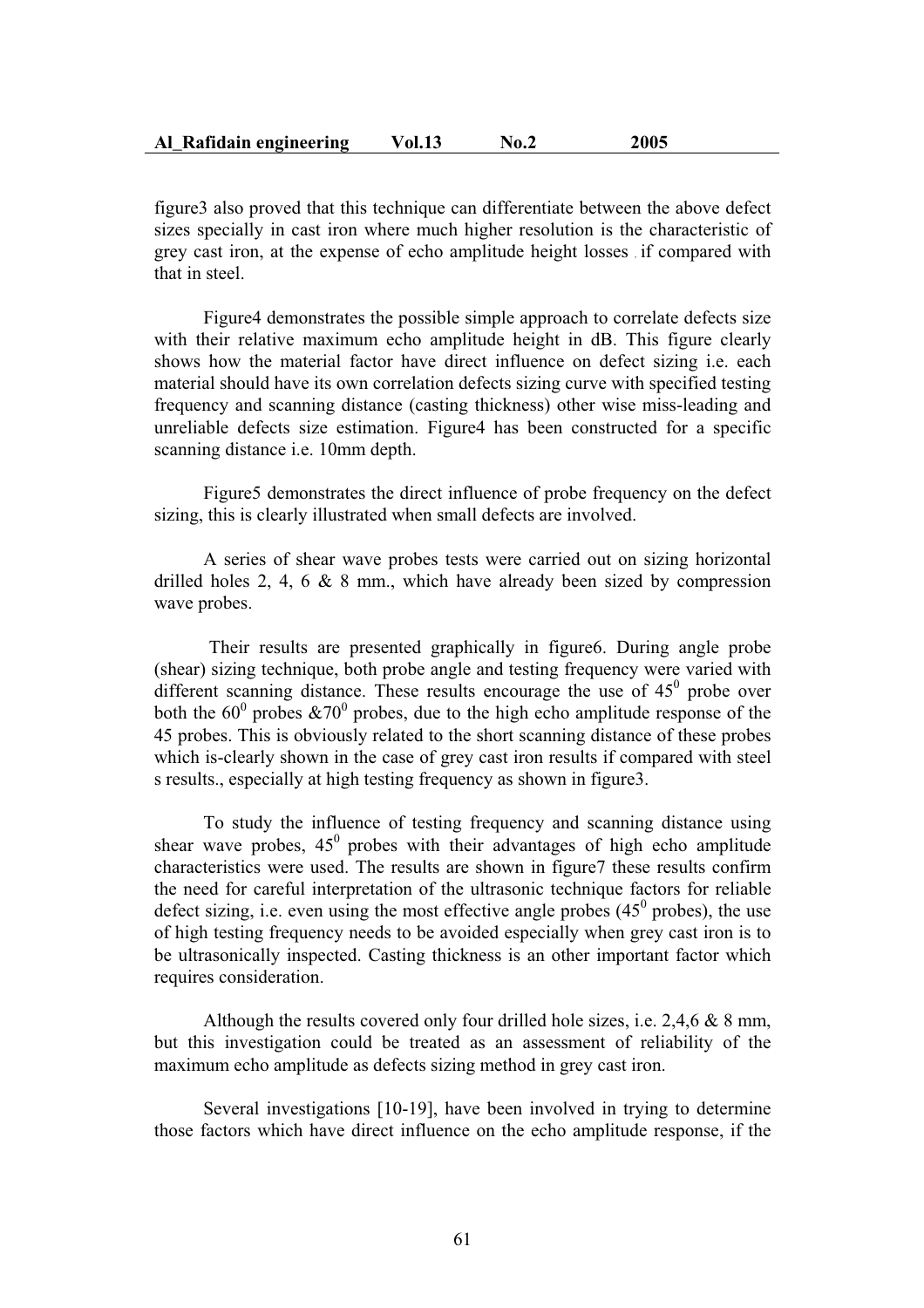| Al Rafidain engineering | <b>Vol.13</b> | No.2 | 2005 |
|-------------------------|---------------|------|------|
|-------------------------|---------------|------|------|

maximum echo amplitude technique is to be adopted as a reliable defects size estimation method in steels. Their findings confirm that if ultrasonic maximum echo amplitude technique is used, it is possible to detect almost any type of defects and can also make useful estimates of defect size, nevertheless all ultrasonic methods have their own limitations. The quantitative evaluation of defects both by conventional methods or by more sophisticated techniques now under research and development as the accuracy of these techniques depends upon several factors. These factors have been well established and widely documented as for as steels with the exception of those steels having anisotropic nature such as austenitic steels. Heterogeneous materials such as graphite containing cast irons which could be treated as "composite" materials, have been considered as difficult materials to be inspected by ultrasonic, especially grey cast iron. Their response to ultrasonic in general and defects sizing in particular have not been well understood and established.

Early work by the author,[16] clearly illustrated the lower echo amplitude and high amplitude attenuation characteristics of grey cast iron if compared with steel of similar matrix structure, which led to the present investigation. The results obtained confirm the importance of the factors related to ultrasonic technique and to those related to material.

# **Conclusions:**

From the results obtained , the following conclusions could be justified:

- 1-Defects size estimation in grey cast iron is possible using the maximum echo amplitude method.
- 2-Lower defects echo signal amplitude response is the characteristics of grey cast iron compared with steel. Consequently under estimation of. defects size, if the influence of graphite flakes are not taken into consideration.
- 3-High frequency probes are to be avoided during ultrasonic inspection of grey cast iron, due to their low echo amplitude response and high echo amplitude attenuation i.e. low depth of ultrasonic penetration capability, hence restriction in the inspection of thick section grey cast iron casting.
- 4-Using this technique, it has been found possible to detect and evaluate 2tmn.drilled holes (treated as minimum defect size) even at the worse scanning condition using shear probe scanning at 6MHz testing frequency, provided that grey cast iron casting thickness (scanning distance) is not to exceed the 20mm limit.

# **Acknowledgement**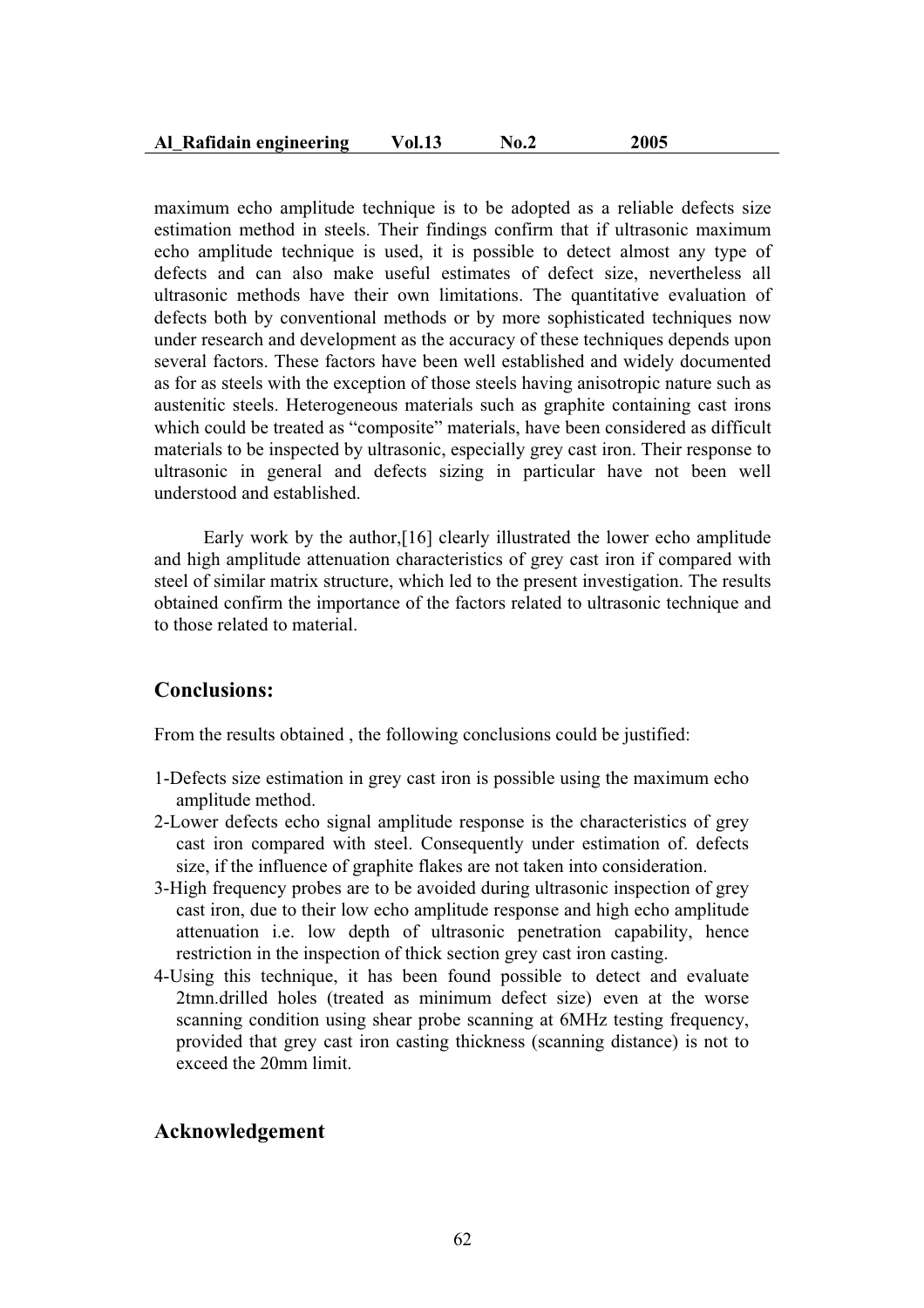| Al Rafidain engineering | <b>Vol.13</b> | No.2 | 2005 |
|-------------------------|---------------|------|------|
|-------------------------|---------------|------|------|

The author would like to express his thanks and appreciation to the mechanical Engineering Department of Mosul University for the assistance provided to carry out this investigation. Special acknowledgement should go to both Mr. M.L. Dabbo and Mr. M.S. Abidfathi for their efforts in helping to produce this article in its final form.

#### **References**

- l-Thompson.R.B, "Overview of ultrasonic NDE research." Non-destructive evaluation of materials, Edited by JJ. Buke and V. Weiss, plenum press New York,1979, PP.257-280
- 2-Sziland . J AND Scrution.G, "Revealing the grain structure of metals by ultrasonics.", Ultrasonics, May 1973 ,PP. 114-120.
- 3-Onozawa. M, Katmine. A, Isch,I.Y and Ohirm,G., "Ultrasonic testing of near surface flaws in castings." British J of NDT, Vol.31, No.11, Nov.1989, pp.611-615
- 4-Prasad.R, "Recent ultrasonic techniques for quality evaluation of castings." British J.ofNDT.,Vol.31,No.4, Sept.1989 PP.484-486.
- 5-Rose.J.L and Tverdokhlebor.A, "Ultrasonic testing consideration for metals with mild anisotropy.", British J.ofNDT.,Vol.3 1, No.2,Feb 1 989,PP.7 1-76.
- 6-Magistral.G, Rostaldo,A and Tognarini.A, "An acoustic technique for the non destructive evaluation of small ductile iron castings by drop-impact excitation." British J.of NDT, Vol.27, No.2,March 1985, PP.75-82.
- 7-Smith.P.L & Perring.S, "A comparison of the ultrasonic attenuation of Fe-C alloys in annealed, normalised and quenched states." AERE.R1 0956, Harwell, Aug.1983,PP.l-12.
- 8-Granville. R.K. & Tayler.J.L, "High noise level during the ultrasonic testing of Titanium alloys." British J.of NDT,Vol.27, No.3, May 1985, PP.156-158.
- 9-Lee.S.C and Suen.J.M, "Ultrasonic non-destructive evaluation of matrix structure and modularity in cast irons." Metallurgical Trans. A, Vol.20 A, Nov. 1989,PP.2399 2407.
- 10-Rogerson.A and Margatroyd.R.A, "Defects characterisation using ultrasonic techniques" Research techniques in NDT ,Edited by R.S. Sharpe, Vol.4, Academic Press, London, 1980
- 11-Ibrahim. S.I & Whittaker V.N, "The influence of compressive stresses and other factors on the detection of fatigue cracks using ultrasonics" British J.of NDT.Vol 22 ,No.6 Nov.1980,PP.286-290
- 12-Howl.D.A, "The correlation of defect size and reflected ultrasonic signal in extruded bar stock", Ultrasonics, 1984, PP.186-192
- 13-Ibrahim.S.I and IJbrahim.T.K,"The influence of heat-treatments on the ultrasonic defect size estimation in carbon steel using shear wave probes."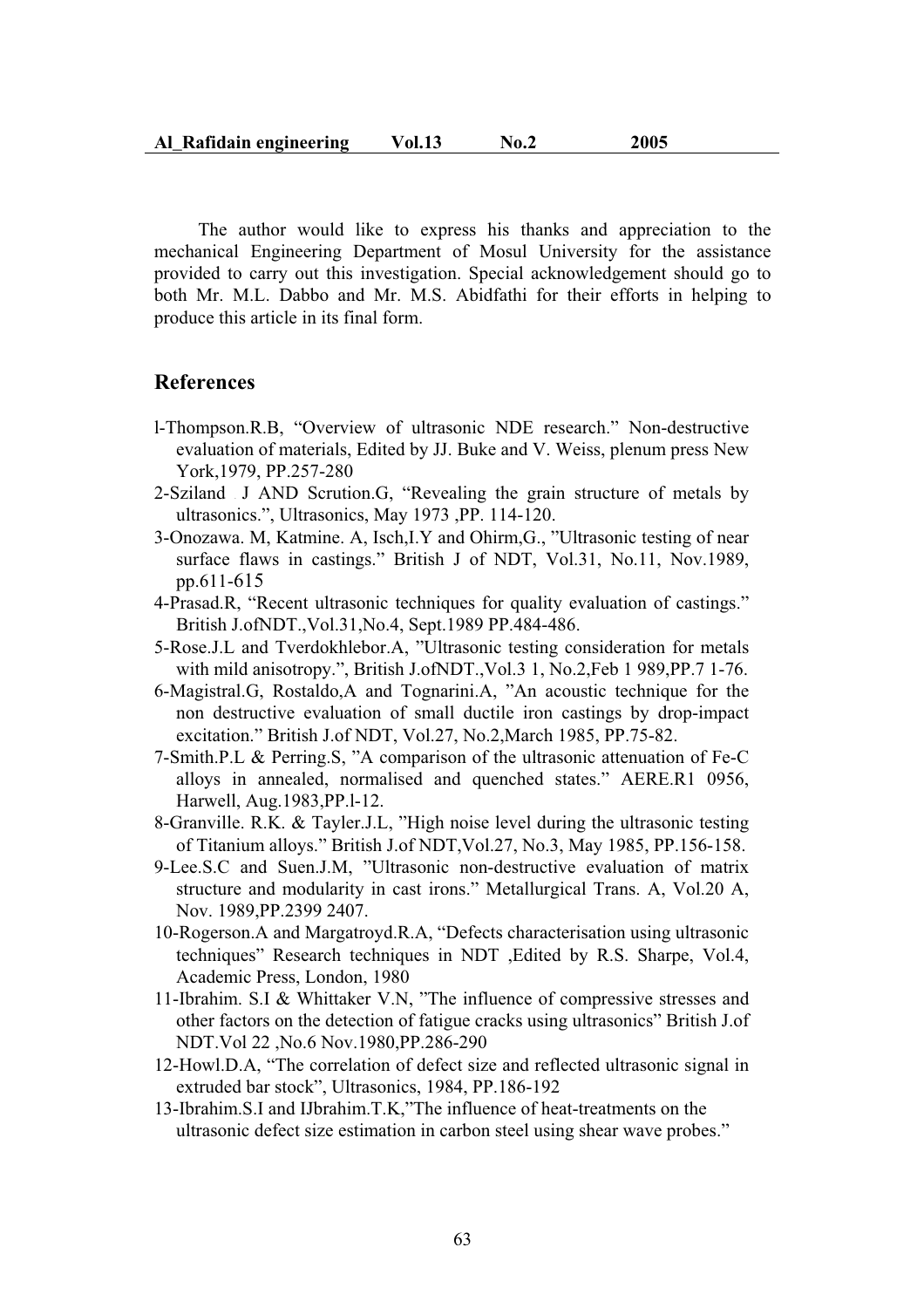Eng. & Technology Journal, Iraq, Vol.12, No.l1,1993 PP 29-39

- 14-Whittle.N.J, "Advances in ultrasonic flaw detection.", C.E.G.B Research, Nov. 1979,PP.33-44
- 15-"Ultrasonic techniques for quantitative evaluation of weld defects and their limitations.", Doc. 1ls/llw-675-81,Prepared by Commission V of the 11w, welding in the world, Vol.19,No.Y2,1981 PP.7-1l
- 16-Ibrahim.S.I., and Ahmad. M.S, "Ultrasonic inspection of cast iron using the maximum echo amplitude technique." 2nd Jordanian International Conference of MecEEng.flMEC.~,PP.1 126-1132.
- 17-Silk..M.G., "Estimates of magnitude of some of the basic source of error in ultrasonic defect sizing." AERE-R9023,1978
- 18-Yacoub ,K.A and klidhir, A.H., "Detection of explosive welding interface effect on the ultrasonic echo-amplitude response.", AL Rafidain Eng.g.Joumal ,Iraq ,vol. 10,No.2,2002,pp.70-79.
- 19-Khidhir, A.H., "Ultrasonic investigation of effect of deformation and heattreatment of steel, using the pulse-echo technique 'JMIEC99' Jordan, 9-12 May 1999, pp.557-569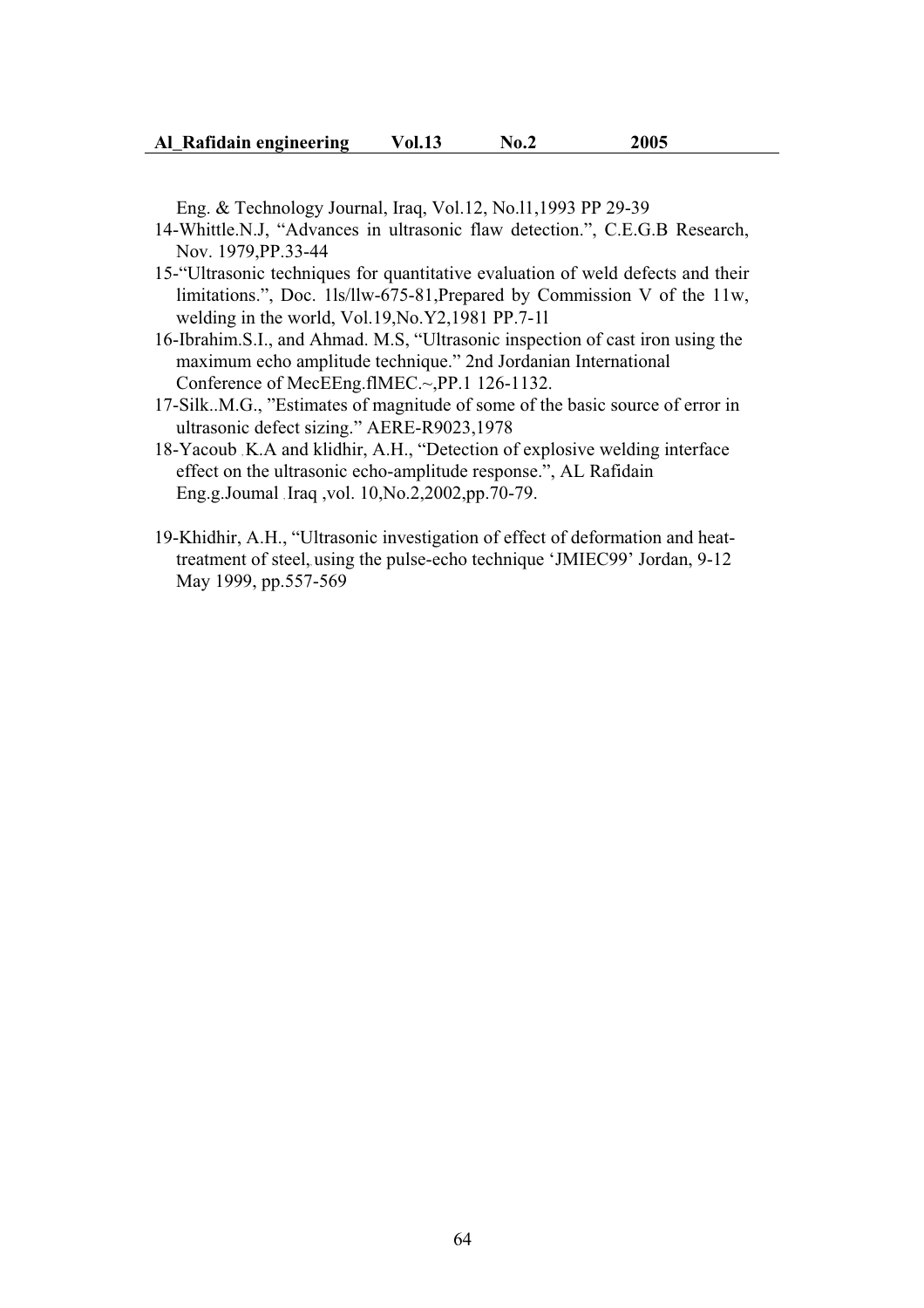

their locations (all dimensions in mms)



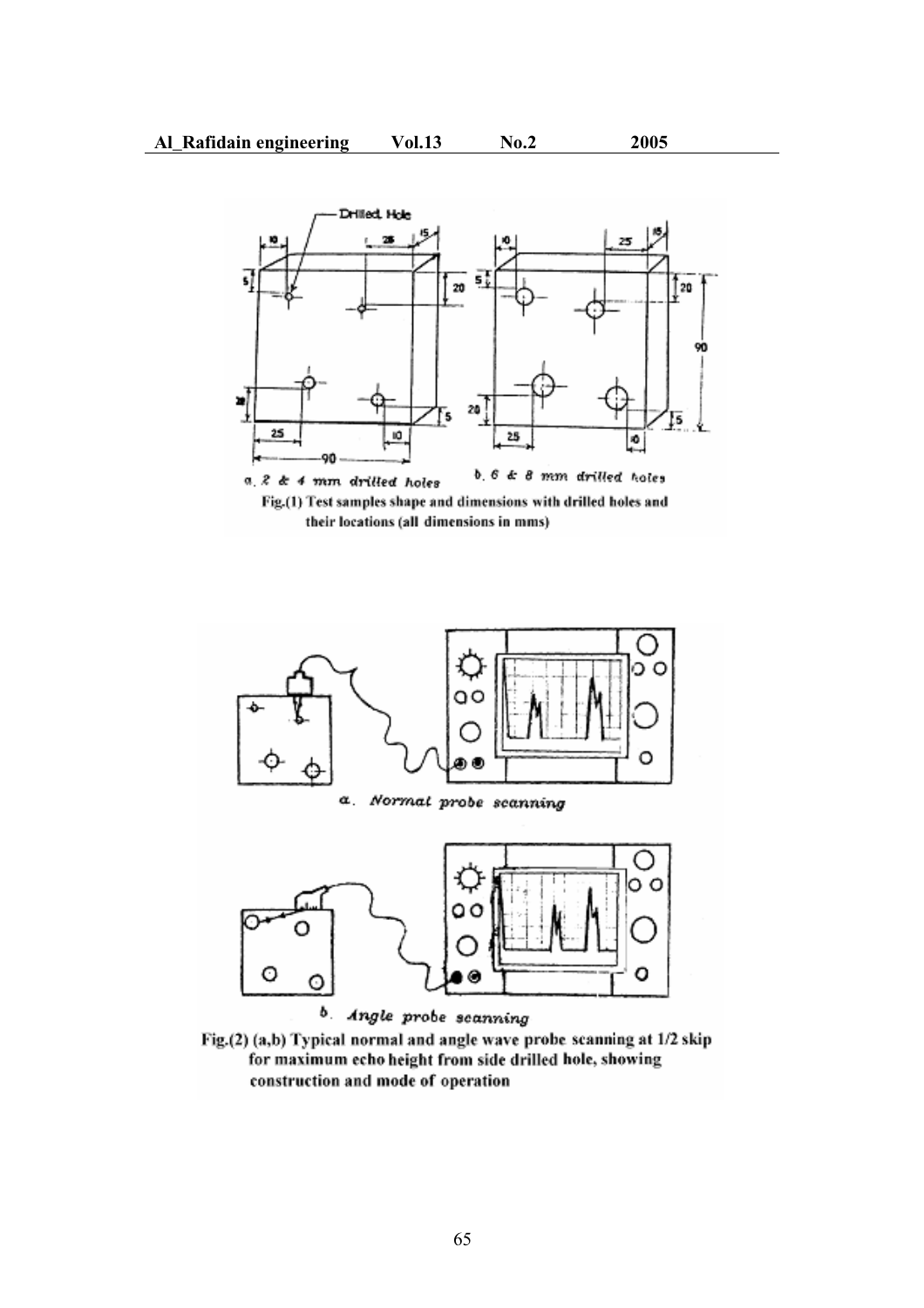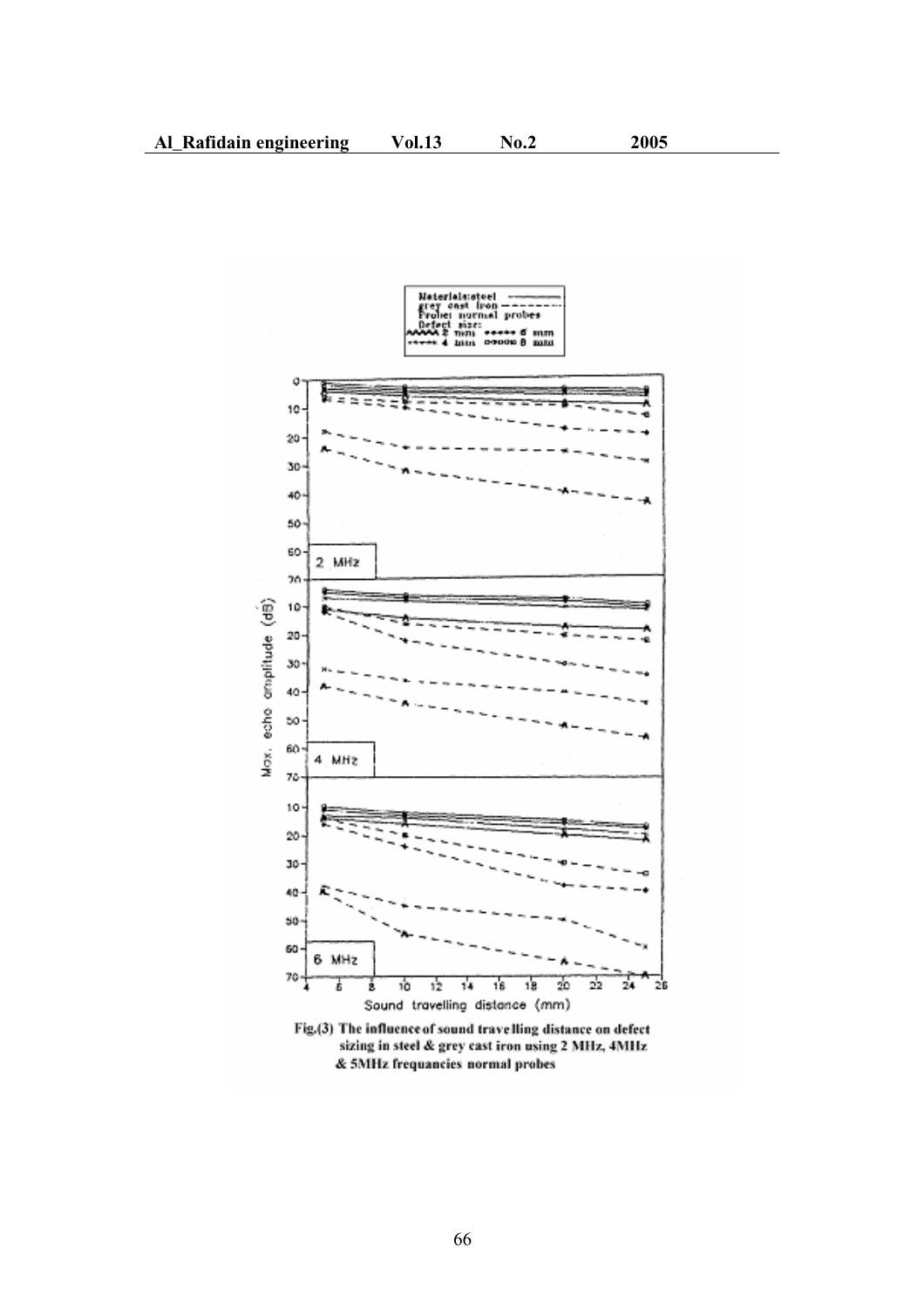





Fig. (5) Effect of frequency on the defect sizing in both steel & grey cast iron using normal proes at 10mm depth scanning distance.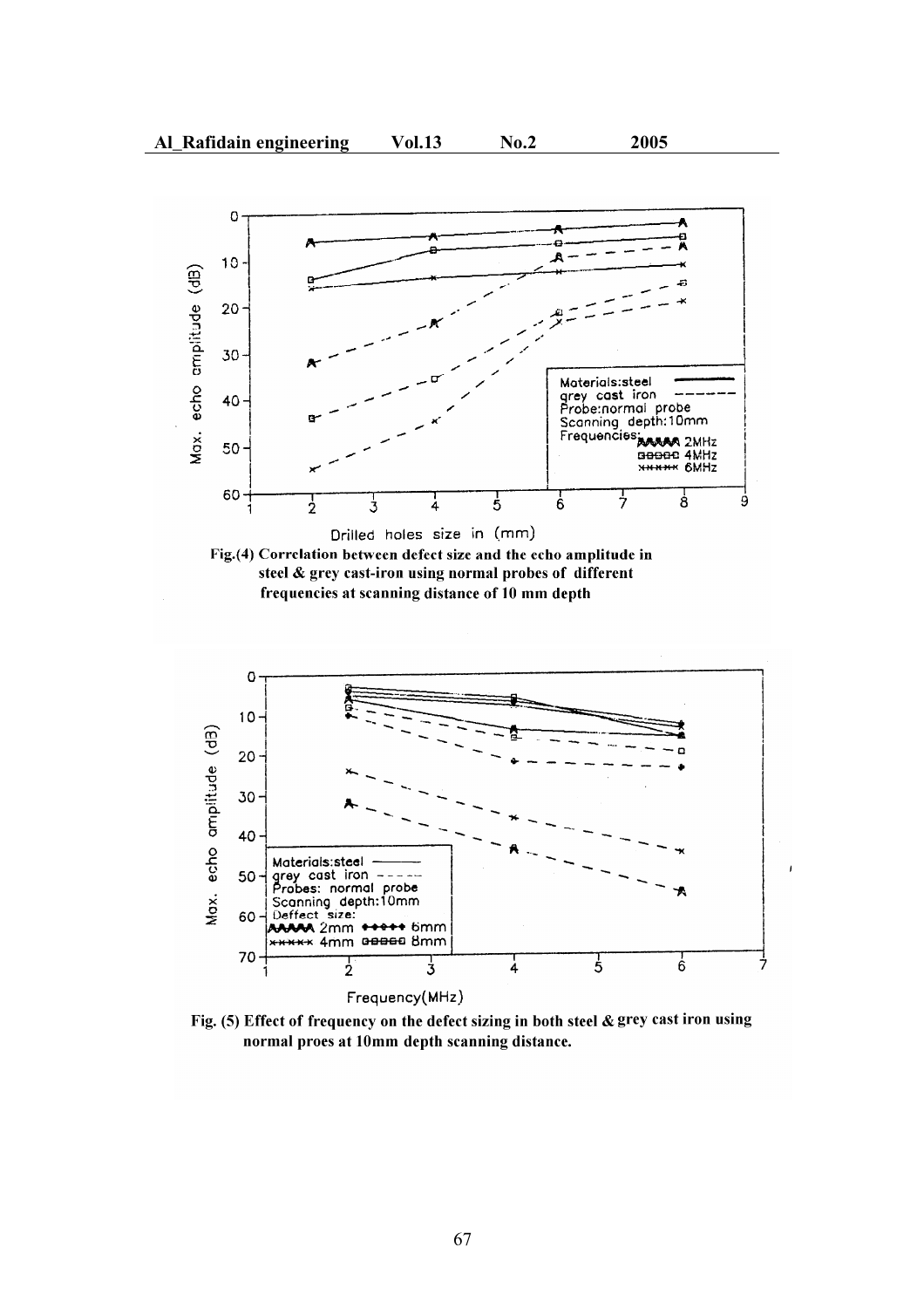

Fig. (6) The influence of both testing frequency  $\&$  scanning position during ultrasonic defect sizing in steel & grey cast iron using  $45^{0}60^{0}$  & 70<sup>0</sup> angle probes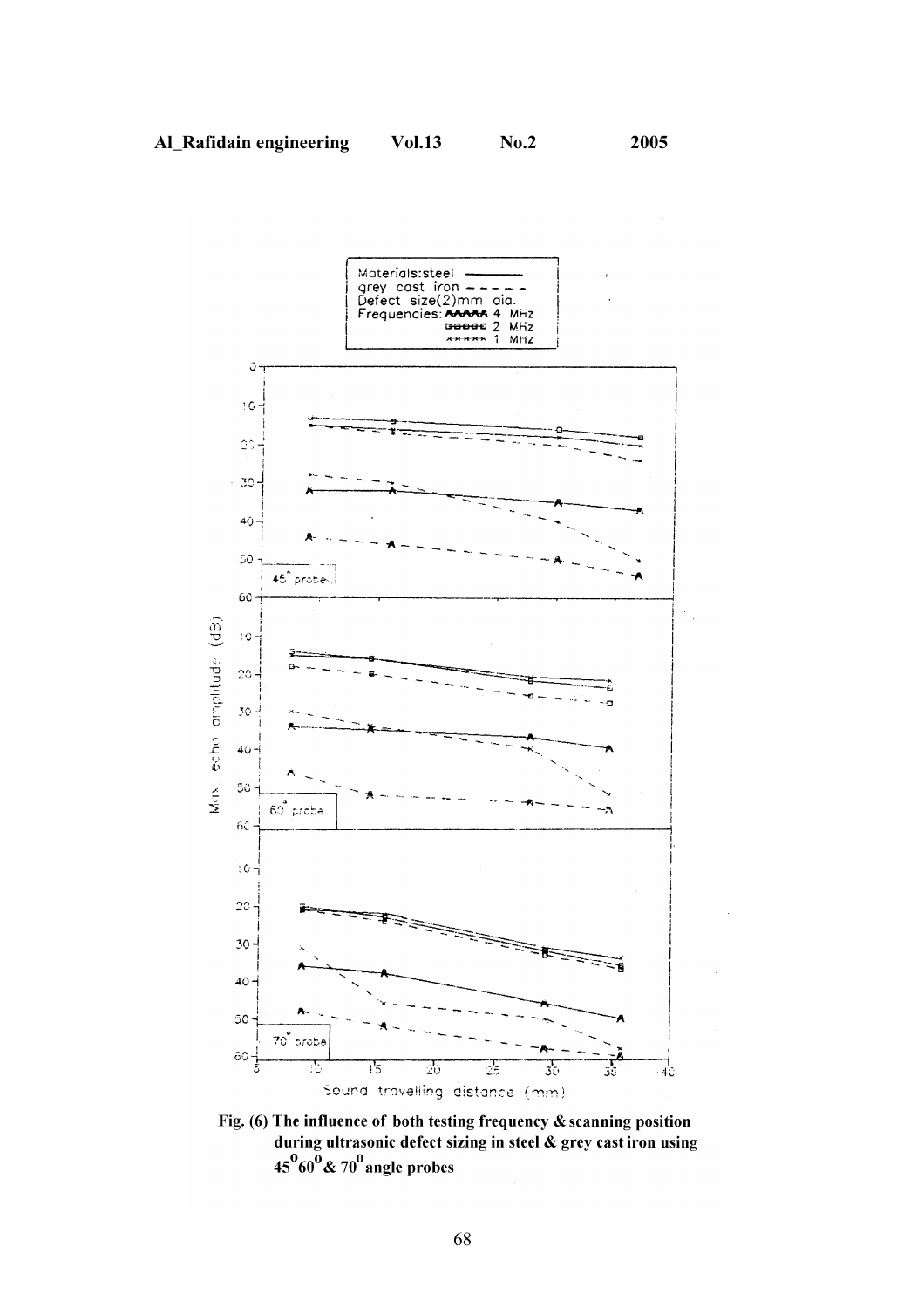

Fig. (7) Comparison between ultrasonic defect sizing in steel & grey cast iron at various scanning positions and IMHz, 2MHz & 4 MHz testing frequencies using 45" angle probes.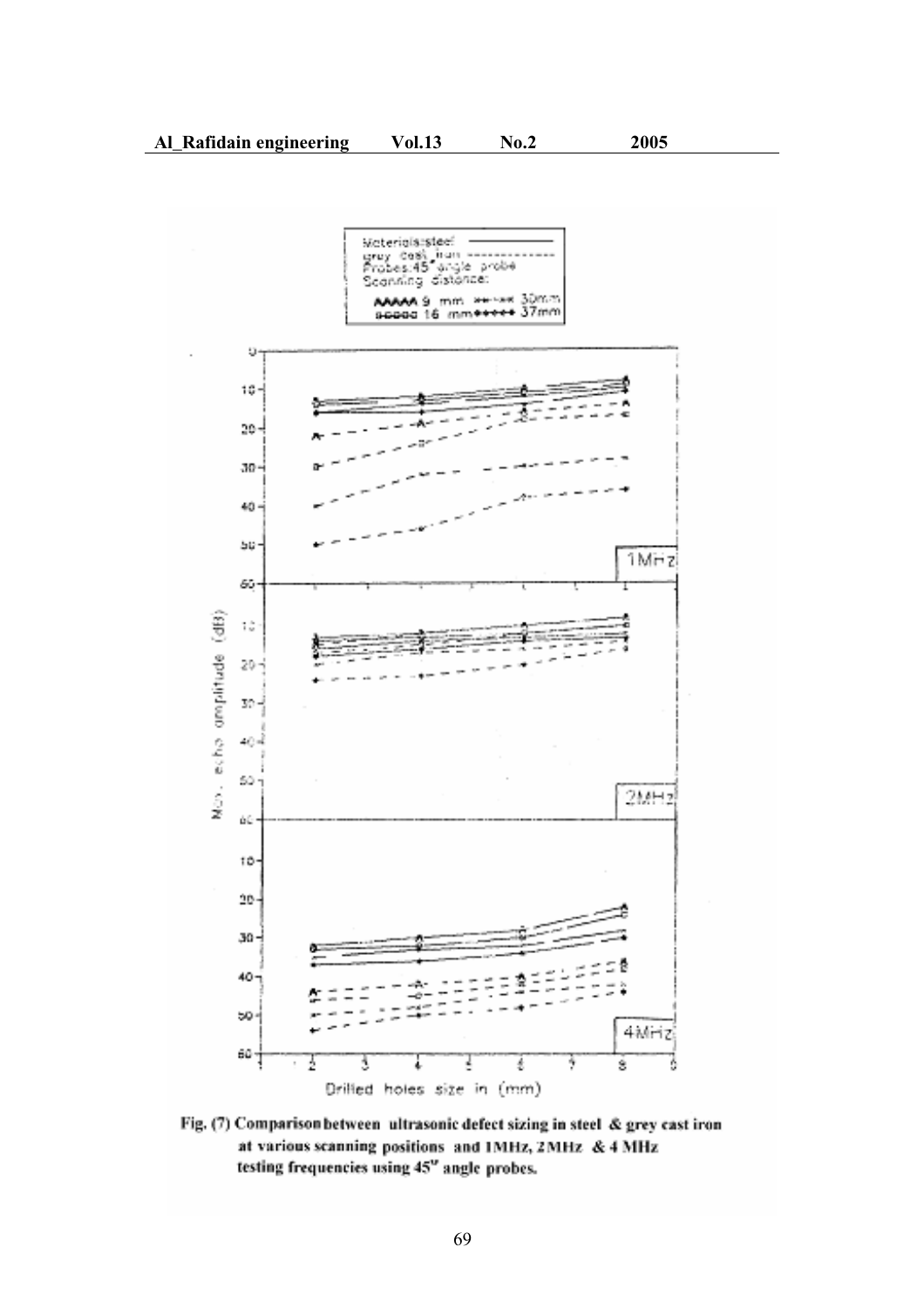